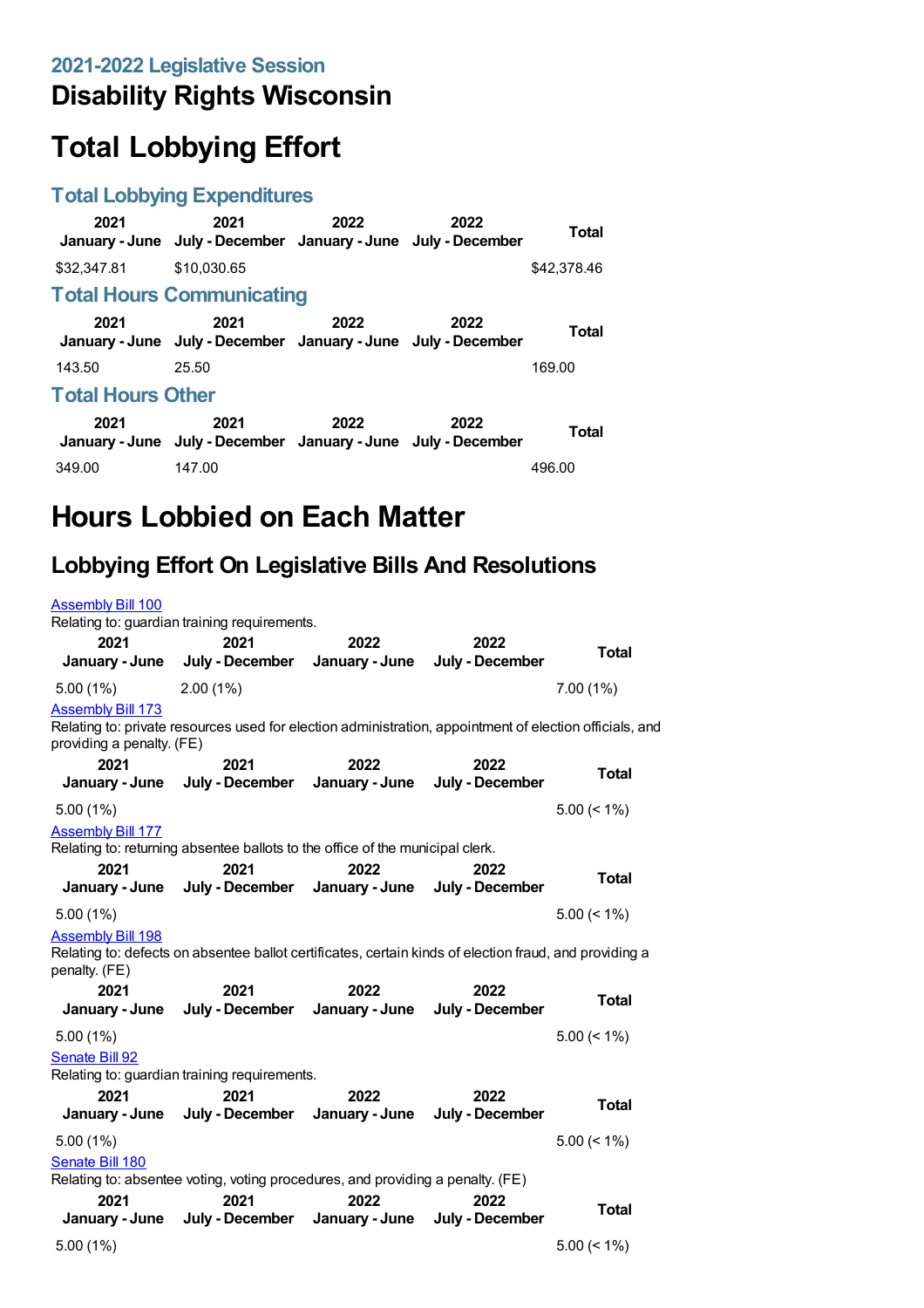#### [Senate](https://lobbying.wi.gov/What/BillInformation/2021REG/Information/18617?tab=Efforts) Bill 181

Relating to: licensure of dental therapists; extending the time limit for emergency rule procedures; providing an exemption from emergency rule procedures; providing an exemption from rule-making procedures; and granting rule-making authority. (FE)

| 2021<br>January - June               | 2021<br>July - December                                                                                                                                                                                 | 2022<br>January - June | 2022<br>July - December | <b>Total</b>   |
|--------------------------------------|---------------------------------------------------------------------------------------------------------------------------------------------------------------------------------------------------------|------------------------|-------------------------|----------------|
| 5.00(1%)                             |                                                                                                                                                                                                         |                        |                         | $5.00 \le 1\%$ |
| <b>Senate Bill 207</b>               | Relating to: private resources used for election administration, appointment of election officials, and                                                                                                 |                        |                         |                |
| providing a penalty. (FE)            |                                                                                                                                                                                                         |                        |                         |                |
| 2021                                 | 2021                                                                                                                                                                                                    | 2022                   | 2022                    | <b>Total</b>   |
| January - June                       | July - December                                                                                                                                                                                         | January - June         | July - December         |                |
| 5.00(1%)<br>Senate Bill 211          |                                                                                                                                                                                                         |                        |                         | $5.00 \le 1\%$ |
|                                      | Relating to: applications for absentee ballots. (FE)                                                                                                                                                    |                        |                         |                |
| 2021<br>January - June               | 2021<br>July - December                                                                                                                                                                                 | 2022<br>January - June | 2022<br>July - December | <b>Total</b>   |
| 5.00(1%)                             |                                                                                                                                                                                                         |                        |                         | $5.00 \le 1\%$ |
| <b>Senate Bill 214</b>               |                                                                                                                                                                                                         |                        |                         |                |
|                                      | Relating to: early canvassing of absentee ballots, issuance of presidential ballots, combined polling                                                                                                   |                        |                         |                |
|                                      | places, timeline for sending or transmitting absentee ballots, nomination papers for certain<br>independent candidates, and providing a penalty. (FE)                                                   |                        |                         |                |
| 2021                                 | 2021                                                                                                                                                                                                    | 2022                   | 2022                    | Total          |
| January - June                       | July - December                                                                                                                                                                                         | January - June         | July - December         |                |
| $5.00(1\%)$<br>Senate Bill 284       | 3.00(2%)                                                                                                                                                                                                |                        |                         | 8.00(1%)       |
|                                      | Relating to: holding the presidential preference primary on the second Tuesday in March. (FE)                                                                                                           |                        |                         |                |
| 2021                                 | 2021                                                                                                                                                                                                    | 2022                   | 2022                    | <b>Total</b>   |
| January - June                       | July - December                                                                                                                                                                                         | January - June         | July - December         |                |
| 5.00(1%)<br><b>Assembly Bill 179</b> |                                                                                                                                                                                                         |                        |                         | $5.00 \le 1\%$ |
| penalty.                             | Relating to: absentee voting in certain residential care facilities and retirement homes and providing a                                                                                                |                        |                         |                |
| 2021                                 | 2021                                                                                                                                                                                                    | 2022                   | 2022                    | <b>Total</b>   |
| January - June                       | July - December                                                                                                                                                                                         | January - June         | July - December         |                |
| 10.00 (2%)                           |                                                                                                                                                                                                         |                        |                         | 10.00 (2%)     |
| <b>Assembly Bill 180</b>             | Relating to: status as an indefinitely confined voter for purposes of receiving absentee ballots                                                                                                        |                        |                         |                |
|                                      | automatically and providing a penalty. (FE)                                                                                                                                                             |                        |                         |                |
| 2021<br>January - June               | 2021<br>July - December                                                                                                                                                                                 | 2022<br>January - June | 2022<br>July - December | <b>Total</b>   |
| 10.00 (2%)                           |                                                                                                                                                                                                         |                        |                         | 10.00 (2%)     |
| <b>Assembly Bill 192</b>             |                                                                                                                                                                                                         |                        |                         |                |
|                                      | Relating to: the secure delivery of absentee ballots and providing a penalty. (FE)                                                                                                                      |                        |                         |                |
| 2021<br>January - June               | 2021<br>July - December                                                                                                                                                                                 | 2022<br>January - June | 2022<br>July - December | <b>Total</b>   |
| 10.00 (2%)                           |                                                                                                                                                                                                         |                        |                         | 10.00 (2%)     |
| <b>Assembly Bill 201</b>             |                                                                                                                                                                                                         |                        |                         |                |
|                                      | Relating to: absentee ballot applications, unsolicited mailing or transmission of absentee ballot<br>applications and absentee ballots, canvassing absentee ballots, electronic voter registration, and |                        |                         |                |
| providing a penalty. (FE)            |                                                                                                                                                                                                         |                        |                         |                |
| 2021<br>January - June               | 2021<br>July - December                                                                                                                                                                                 | 2022<br>January - June | 2022<br>July - December | <b>Total</b>   |
| 10.00 (2%)                           |                                                                                                                                                                                                         |                        |                         | 10.00 (2%)     |
| <b>Senate Bill 212</b>               |                                                                                                                                                                                                         |                        |                         |                |
| penalty. (FE)                        | Relating to: defects on absentee ballot certificates, certain kinds of election fraud, and providing a                                                                                                  |                        |                         |                |
| 2021                                 | 2021                                                                                                                                                                                                    | 2022                   | 2022                    |                |
| January - June                       | July - December                                                                                                                                                                                         | January - June         | July - December         | <b>Total</b>   |

10.00 (2%) 3.00 (2%) 13.00 (2%)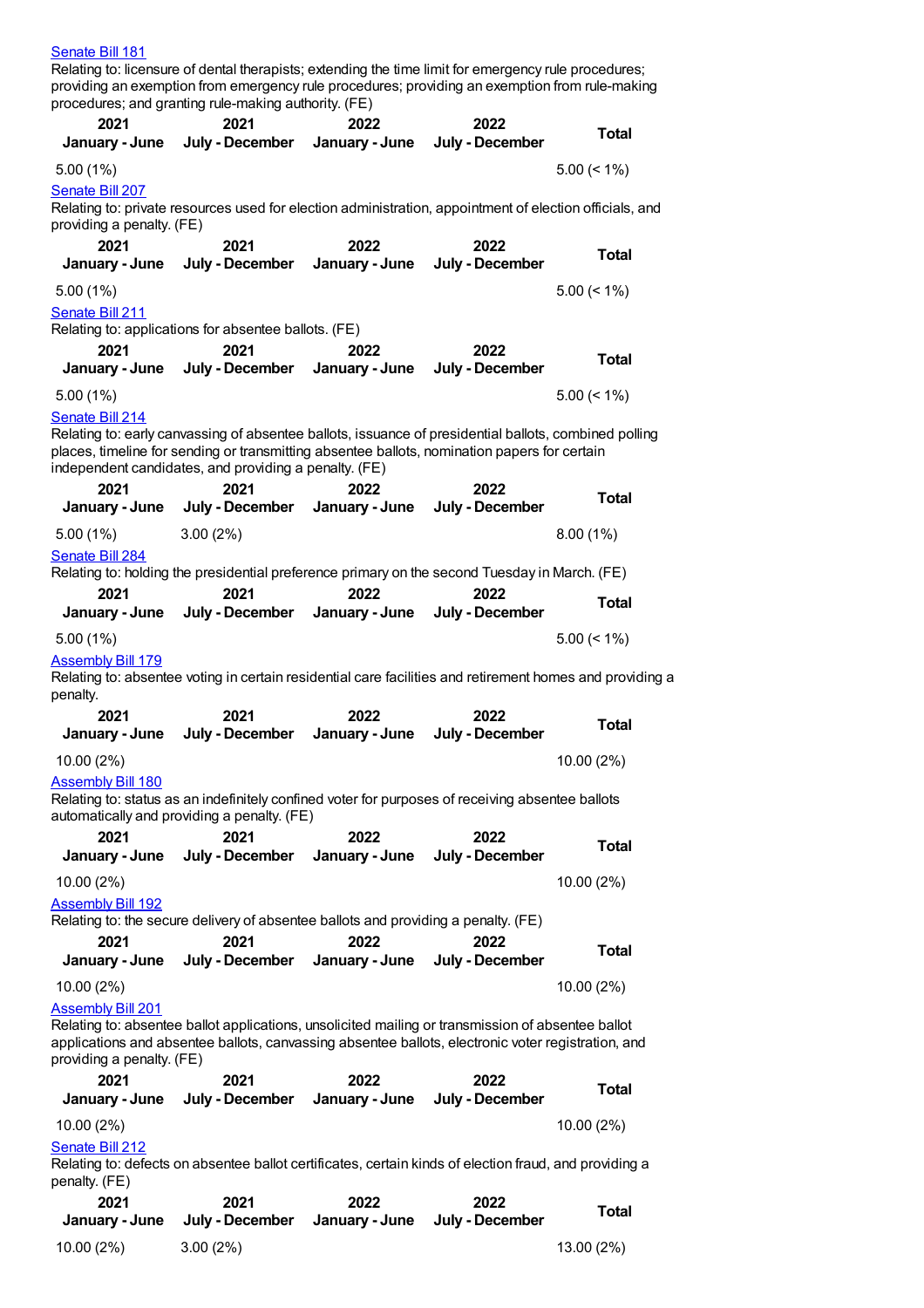| Senate Bill 239                                    | Relating to: excluding time for evaluation and treatment of certain medical conditions from the time<br>limit for emergency detention without a hearing.                                                |                        |                         |                |
|----------------------------------------------------|---------------------------------------------------------------------------------------------------------------------------------------------------------------------------------------------------------|------------------------|-------------------------|----------------|
| 2021                                               | 2021                                                                                                                                                                                                    | 2022                   | 2022                    |                |
| January - June                                     | July - December                                                                                                                                                                                         | January - June         | July - December         | <b>Total</b>   |
| 10.00 (2%)                                         | 5.00(3%)                                                                                                                                                                                                |                        |                         | 15.00 (2%)     |
| Senate Bill 203                                    |                                                                                                                                                                                                         |                        |                         |                |
|                                                    | Relating to: the secure delivery of absentee ballots and providing a penalty. (FE)                                                                                                                      |                        |                         |                |
| 2021                                               | 2021                                                                                                                                                                                                    | 2022                   | 2022                    | <b>Total</b>   |
| January - June                                     | July - December                                                                                                                                                                                         | January - June         | July - December         |                |
| 15.00 (3%)                                         | 3.00(2%)                                                                                                                                                                                                |                        |                         | 18.00 (3%)     |
| Senate Bill 209                                    | Relating to: returning absentee ballots to the office of the municipal clerk.                                                                                                                           |                        |                         |                |
| 2021                                               | 2021                                                                                                                                                                                                    | 2022                   | 2022                    |                |
| January - June                                     | July - December                                                                                                                                                                                         | January - June         | July - December         | <b>Total</b>   |
| 15.00 (3%)                                         |                                                                                                                                                                                                         |                        |                         | 15.00 (2%)     |
| Senate Bill 204                                    |                                                                                                                                                                                                         |                        |                         |                |
| providing a penalty. (FE)                          | Relating to: absentee ballot applications, unsolicited mailing or transmission of absentee ballot<br>applications and absentee ballots, canvassing absentee ballots, electronic voter registration, and |                        |                         |                |
| 2021<br>January - June                             | 2021<br>July - December                                                                                                                                                                                 | 2022<br>January - June | 2022<br>July - December | <b>Total</b>   |
| 20.00 (4%)                                         | 3.00(2%)                                                                                                                                                                                                |                        |                         | 23.00 (3%)     |
| Senate Bill 205                                    |                                                                                                                                                                                                         |                        |                         |                |
| penalty.                                           | Relating to: absentee voting in certain residential care facilities and retirement homes and providing a                                                                                                |                        |                         |                |
| 2021<br>January - June                             | 2021<br>July - December                                                                                                                                                                                 | 2022<br>January - June | 2022<br>July - December | <b>Total</b>   |
| 20.00 (4%)                                         | 3.00(2%)                                                                                                                                                                                                |                        |                         | 23.00 (3%)     |
| <b>Assembly Bill 228</b><br>2021<br>January - June | Relating to: excluding time for evaluation and treatment of certain medical conditions from the time<br>limit for emergency detention without a hearing.<br>2021<br>July - December                     | 2022<br>January - June | 2022<br>July - December | <b>Total</b>   |
| 25.00 (5%)                                         | 3.00(2%)                                                                                                                                                                                                |                        |                         | 28.00 (4%)     |
| Senate Bill 206                                    | Relating to: status as an indefinitely confined voter for purposes of receiving absentee ballots<br>automatically and providing a penalty. (FE)                                                         |                        |                         |                |
| 2021<br>January - June                             | 2021<br>July - December                                                                                                                                                                                 | 2022<br>January - June | 2022<br>July - December | <b>Total</b>   |
| 25.00 (5%)                                         | 3.00(2%)                                                                                                                                                                                                |                        |                         | 28.00 (4%)     |
| <b>Assembly Bill 400</b>                           |                                                                                                                                                                                                         |                        |                         |                |
|                                                    | Relating to: responses to reports relating to elder adults at risk and adults at risk.                                                                                                                  |                        |                         |                |
| 2021<br>January - June                             | 2021<br>July - December                                                                                                                                                                                 | 2022<br>January - June | 2022<br>July - December | <b>Total</b>   |
|                                                    | 2.00(1%)                                                                                                                                                                                                |                        |                         | $2.00 \le 1\%$ |
| <u>Assembly Bill 539</u>                           | Relating to: prohibiting discrimination in organ transplantation on the basis of disability. (FE)                                                                                                       |                        |                         |                |
| 2021<br>January - June                             | 2021<br>July - December                                                                                                                                                                                 | 2022<br>January - June | 2022<br>July - December | <b>Total</b>   |
|                                                    | 2.00(1%)                                                                                                                                                                                                |                        |                         | $2.00 \le 1\%$ |
| <b>Assembly Bill 826</b><br>2021                   | Relating to: use of pepper spray by an employee of the Department of Corrections.<br>2021                                                                                                               | 2022                   | 2022                    |                |
| January - June                                     | July - December                                                                                                                                                                                         | January - June         | July - December         | <b>Total</b>   |
|                                                    | 2.00(1%)                                                                                                                                                                                                |                        |                         | $2.00 \le 1\%$ |
| Senate Bill 395                                    | Relating to: responses to reports relating to elder adults at risk and adults at risk.                                                                                                                  |                        |                         |                |
| 2021                                               | 2021                                                                                                                                                                                                    | 2022                   | 2022                    | Total          |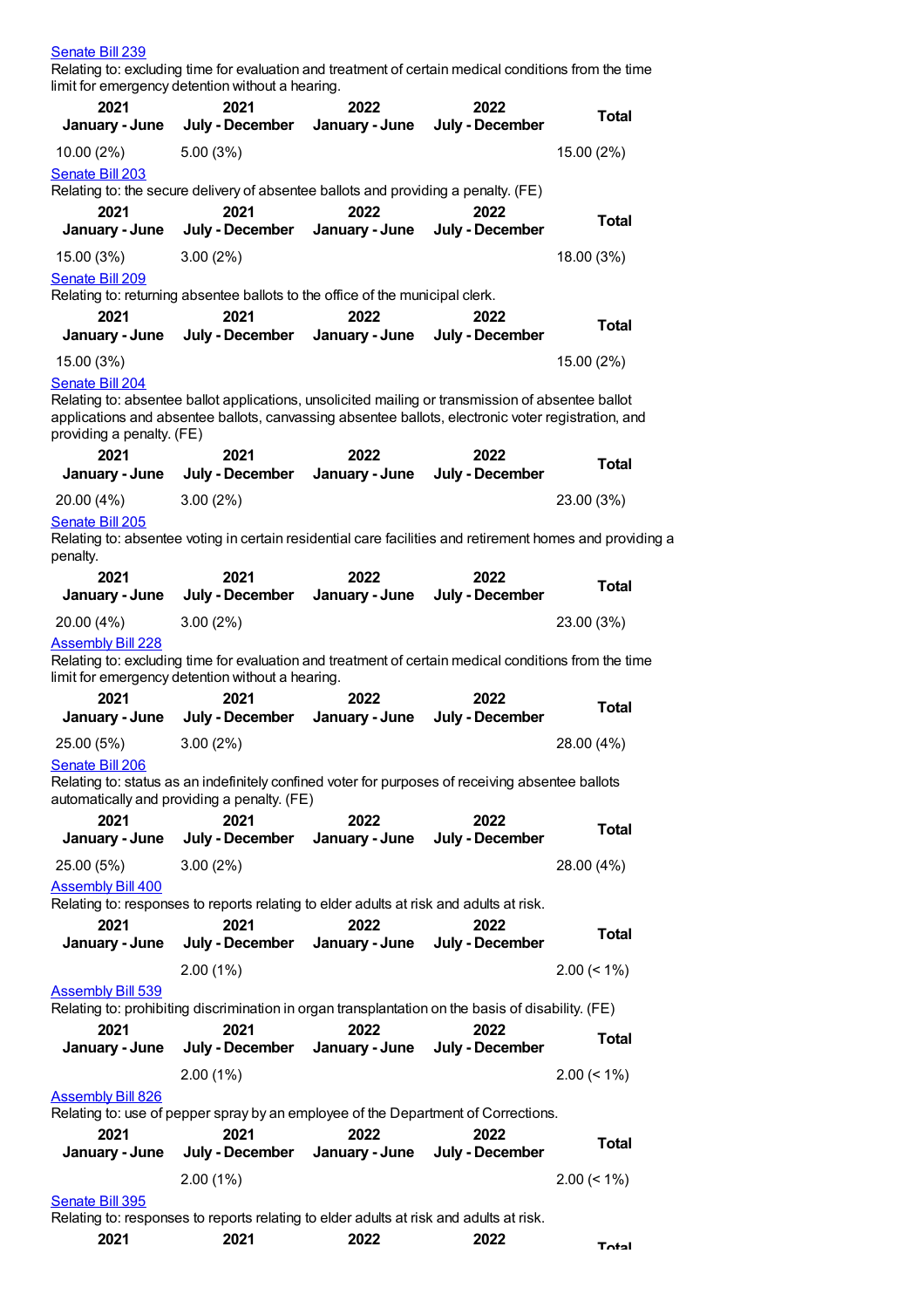|                          | January - June July - December January - June July - December                                     |      |      | <b>I</b> Ulai  |
|--------------------------|---------------------------------------------------------------------------------------------------|------|------|----------------|
|                          | $2.00(1\%)$                                                                                       |      |      | $2.00 \le 1\%$ |
| Senate Bill 538          | Relating to: prohibiting discrimination in organ transplantation on the basis of disability. (FE) |      |      |                |
| 2021                     | 2021<br>January - June July - December January - June July - December                             | 2022 | 2022 | Total          |
|                          | $2.00(1\%)$                                                                                       |      |      | $2.00 \le 1\%$ |
| Senate Bill 600          | Relating to: decriminalizing fentanyl testing strips. (FE)                                        |      |      |                |
| 2021                     | 2021<br>January - June July - December January - June July - December                             | 2022 | 2022 | Total          |
|                          | 5.00(3%)                                                                                          |      |      | $5.00 \le 1\%$ |
| <b>Assembly Bill 627</b> | Relating to: terminating parental rights based on the parent's incarceration. (FE)                |      |      |                |
| 2021                     | 2021<br>January - June July - December January - June July - December                             | 2022 | 2022 | <b>Total</b>   |
|                          | 10.00 (6%)                                                                                        |      |      | 10.00(2%)      |

## **Lobbying Effort On Budget Bill Subjects**

| <b>Public Instruction: Departmentwide</b>     |                                                                                    |                        |                                        |                |
|-----------------------------------------------|------------------------------------------------------------------------------------|------------------------|----------------------------------------|----------------|
| 2021                                          | 2021                                                                               | 2022                   | 2022                                   | <b>Total</b>   |
|                                               | January - June July - December January - June July - December                      |                        |                                        |                |
| $5.00(1\%)$                                   |                                                                                    |                        |                                        | $5.00 \le 1\%$ |
| <b>Transportation: Departmentwide</b><br>2021 | 2021                                                                               | 2022                   | 2022                                   |                |
|                                               | January - June July - December                                                     |                        | January - June July - December         | <b>Total</b>   |
| $5.00(1\%)$                                   |                                                                                    |                        |                                        | $5.00 \le 1\%$ |
|                                               | <b>Corrections: Adult Correctional Services</b>                                    |                        |                                        |                |
| 2021                                          | 2021<br>January - June July - December January - June                              | 2022                   | 2022<br>July - December                | <b>Total</b>   |
| $10.00(2\%)$                                  |                                                                                    |                        |                                        | 10.00 (2%)     |
|                                               | Health Services: Mental Health and Developmental Disabilities Services; Facilities |                        |                                        |                |
| 2021                                          | 2021                                                                               | 2022                   | 2022                                   | <b>Total</b>   |
|                                               | January - June July - December January - June July - December                      |                        |                                        |                |
| 15.00 (3%)                                    |                                                                                    |                        |                                        | 15.00 (2%)     |
|                                               | <b>Corrections: Juvenile Correctional Services</b>                                 |                        |                                        |                |
| 2021                                          | 2021<br>January - June July - December                                             | 2022                   | 2022<br>January - June July - December | <b>Total</b>   |
| 25.00 (5%)                                    | 17.00 (10%)                                                                        |                        |                                        | 42.00 (6%)     |
| <b>Health Services: Medicaid Services</b>     |                                                                                    |                        |                                        |                |
| 2021                                          | 2021<br>January - June July - December                                             | 2022<br>January - June | 2022<br>July - December                | <b>Total</b>   |
| 34.00 (7%)                                    |                                                                                    |                        |                                        | 34.00 (5%)     |
| <b>Corrections: Departmentwide</b>            |                                                                                    |                        |                                        |                |
| 2021                                          | 2021<br>January - June July - December                                             | 2022<br>January - June | 2022<br>July - December                | <b>Total</b>   |
| 39.00 (8%)                                    |                                                                                    |                        |                                        | 39.00 (6%)     |

## **Lobbying Effort On Topics Not Yet Assigned A Bill Or Rule Number**

Telehealth services for people with [disabilities.](https://lobbying.wi.gov/What/TopicInformation/2021REG/Information/46853?tab=Efforts)

| 2021      | 2021<br>January - June July - December January - June July - December | 2022 | 2022 | Total     |
|-----------|-----------------------------------------------------------------------|------|------|-----------|
| 4.93 (1%) | 6.90(4%)                                                              |      |      | 11.83(2%) |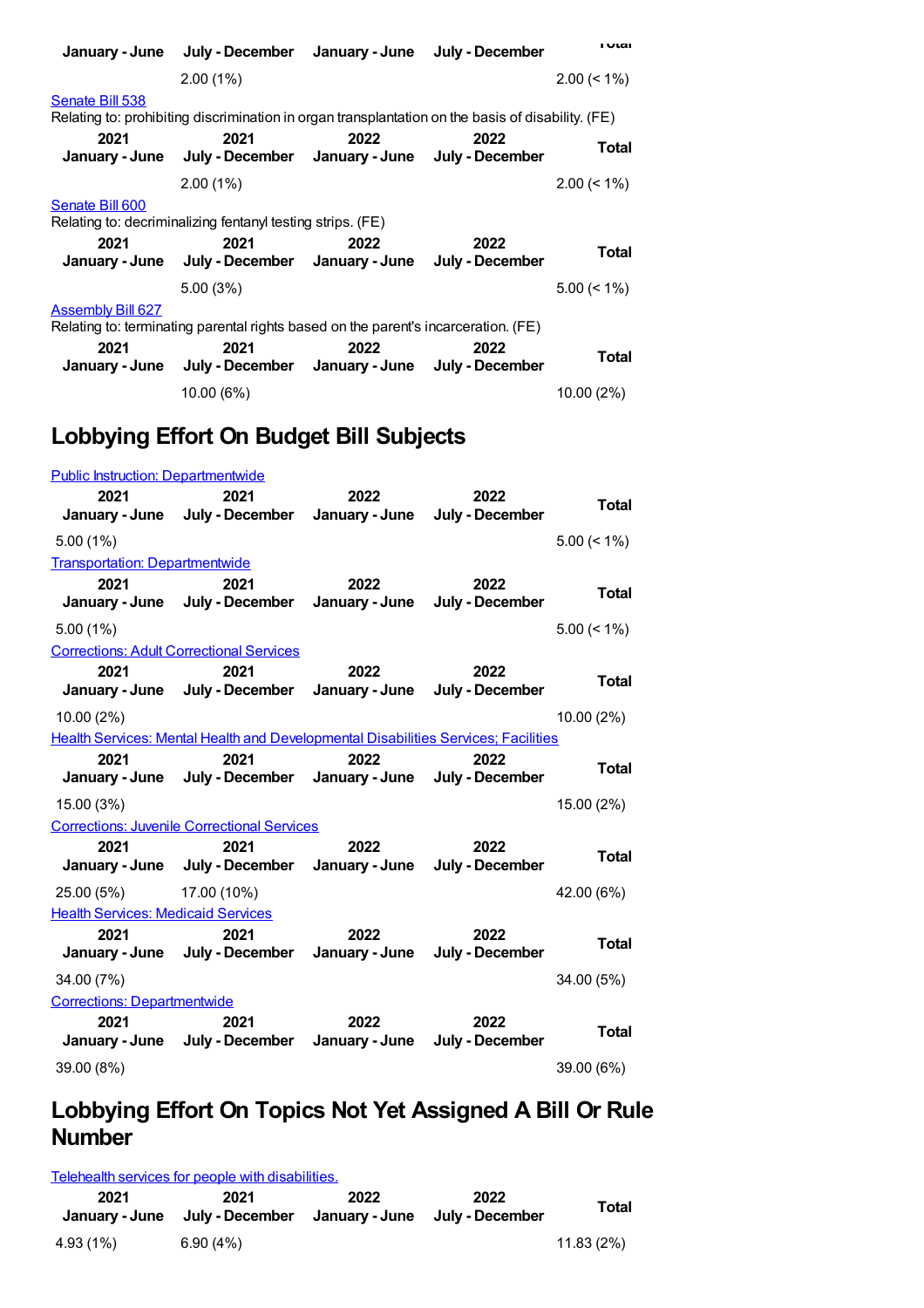| transportation for people with disabilities including transit, specialized transportation, and non-<br>emergency medical transportation |                                                                                                                                                                                                                     |                        |                         |                    |
|-----------------------------------------------------------------------------------------------------------------------------------------|---------------------------------------------------------------------------------------------------------------------------------------------------------------------------------------------------------------------|------------------------|-------------------------|--------------------|
| 2021<br>January - June                                                                                                                  | 2021<br>July - December                                                                                                                                                                                             | 2022<br>January - June | 2022<br>July - December | <b>Total</b>       |
| 4.93 (1%)                                                                                                                               | 8.63(5%)                                                                                                                                                                                                            |                        |                         | 13.56 (2%)         |
|                                                                                                                                         | <b>Funding for Indigent Civil Legal Services</b>                                                                                                                                                                    |                        |                         |                    |
| 2021                                                                                                                                    | 2021                                                                                                                                                                                                                | 2022                   | 2022                    | <b>Total</b>       |
| January - June                                                                                                                          | July - December                                                                                                                                                                                                     | January - June         | July - December         |                    |
| 4.93(1%)                                                                                                                                | 3.45(2%)<br>Proposals addressing homelessness and /or increased access to affordable and stable housing                                                                                                             |                        |                         | 8.38(1%)           |
|                                                                                                                                         | which would benefit individuals with mental health needs or other disabilities.                                                                                                                                     |                        |                         |                    |
| 2021                                                                                                                                    | 2021                                                                                                                                                                                                                | 2022                   | 2022                    | <b>Total</b>       |
| January - June                                                                                                                          | July - December                                                                                                                                                                                                     | January - June         | July - December         |                    |
| 4.93(1%)                                                                                                                                | long term care for people with disabilities including Family Care, IRIS, and children's long term care                                                                                                              |                        |                         | $4.93 (< 1\%)$     |
| services                                                                                                                                |                                                                                                                                                                                                                     |                        |                         |                    |
| 2021                                                                                                                                    | 2021                                                                                                                                                                                                                | 2022                   | 2022                    | <b>Total</b>       |
| January - June                                                                                                                          | July - December                                                                                                                                                                                                     | January - June         | July - December         |                    |
| 4.93(1%)                                                                                                                                | 5.18(3%)                                                                                                                                                                                                            |                        |                         | 10.11(2%)          |
| in schools, school voucher programs                                                                                                     | Any modifications or changes to special education law or services, special education funding, police                                                                                                                |                        |                         |                    |
| 2021                                                                                                                                    | 2021                                                                                                                                                                                                                | 2022                   | 2022                    |                    |
| January - June                                                                                                                          | July - December                                                                                                                                                                                                     | January - June         | July - December         | <b>Total</b>       |
| 9.85(2%)                                                                                                                                | 10.35 (6%)                                                                                                                                                                                                          |                        |                         | 20.20 (3%)         |
| <b>Mental health services</b>                                                                                                           |                                                                                                                                                                                                                     |                        |                         |                    |
| 2021<br>January - June                                                                                                                  | 2021<br>July - December                                                                                                                                                                                             | 2022<br>January - June | 2022<br>July - December | <b>Total</b>       |
|                                                                                                                                         |                                                                                                                                                                                                                     |                        |                         |                    |
| 9.85(2%)<br><b>Revisions to Long-Term Care System</b>                                                                                   | 8.63(5%)                                                                                                                                                                                                            |                        |                         | 18.48 (3%)         |
|                                                                                                                                         |                                                                                                                                                                                                                     |                        |                         |                    |
| 2021                                                                                                                                    | 2021                                                                                                                                                                                                                | 2022                   | 2022                    |                    |
| January - June                                                                                                                          | July - December                                                                                                                                                                                                     | January - June         | July - December         | <b>Total</b>       |
| 9.85(2%)                                                                                                                                | 3.45(2%)                                                                                                                                                                                                            |                        |                         | 13.30(2%)          |
|                                                                                                                                         | Development or drafting of proposals related to voting rights for voters with disabilities.                                                                                                                         |                        |                         |                    |
| 2021                                                                                                                                    | 2021                                                                                                                                                                                                                | 2022                   | 2022                    | <b>Total</b>       |
| January - June                                                                                                                          | July - December                                                                                                                                                                                                     | January - June         | July - December         |                    |
| 14.78 (3%)                                                                                                                              | 17.25 (10%)                                                                                                                                                                                                         |                        |                         | 32.03(5%)          |
|                                                                                                                                         | Policies, legislation and rules related to COVID-19 and people with disabilities in the areas of health<br>care, mental health services, long term care, special education, criminal justice system, voting, public |                        |                         |                    |
| benefits, housing and other areas.                                                                                                      |                                                                                                                                                                                                                     |                        |                         |                    |
| 2021<br>January - June                                                                                                                  | 2021<br>July - December                                                                                                                                                                                             | 2022<br>January - June | 2022<br>July - December | <b>Total</b>       |
|                                                                                                                                         | 5.18(3%)                                                                                                                                                                                                            |                        |                         |                    |
| 59.10 (12%)                                                                                                                             | Development of drafting of proposals or rules related to effective communication and related supports                                                                                                               |                        |                         | 64.28 (10%)        |
|                                                                                                                                         | for deaf, hard of hearing, deaf blind, or others with communication related disabilities.                                                                                                                           |                        |                         |                    |
| 2021                                                                                                                                    | 2021                                                                                                                                                                                                                | 2022                   | 2022                    | <b>Total</b>       |
| January - June                                                                                                                          | July - December                                                                                                                                                                                                     | January - June         | July - December         |                    |
|                                                                                                                                         | 1.73(1%)                                                                                                                                                                                                            |                        |                         | $1.73 \le 1\%$     |
| 2021                                                                                                                                    | Medicaid services for people with disabilities, including expansion under federal health care reform<br>2021                                                                                                        | 2022                   | 2022                    |                    |
| January - June                                                                                                                          | July - December                                                                                                                                                                                                     | January - June         | July - December         | <b>Total</b>       |
|                                                                                                                                         | 3.45(2%)                                                                                                                                                                                                            |                        |                         | $3.45 \approx 1\%$ |
|                                                                                                                                         | Guardian related policy for persons with disabilities                                                                                                                                                               |                        |                         |                    |
| 2021                                                                                                                                    | 2021                                                                                                                                                                                                                | 2022                   | 2022                    | <b>Total</b>       |
| January - June                                                                                                                          | July - December                                                                                                                                                                                                     | January - June         | July - December         |                    |
|                                                                                                                                         | 8.63(5%)<br>Development of drafting of proposals related to adult corrections or juvenile correctional services                                                                                                     |                        |                         | 8.63(1%)           |